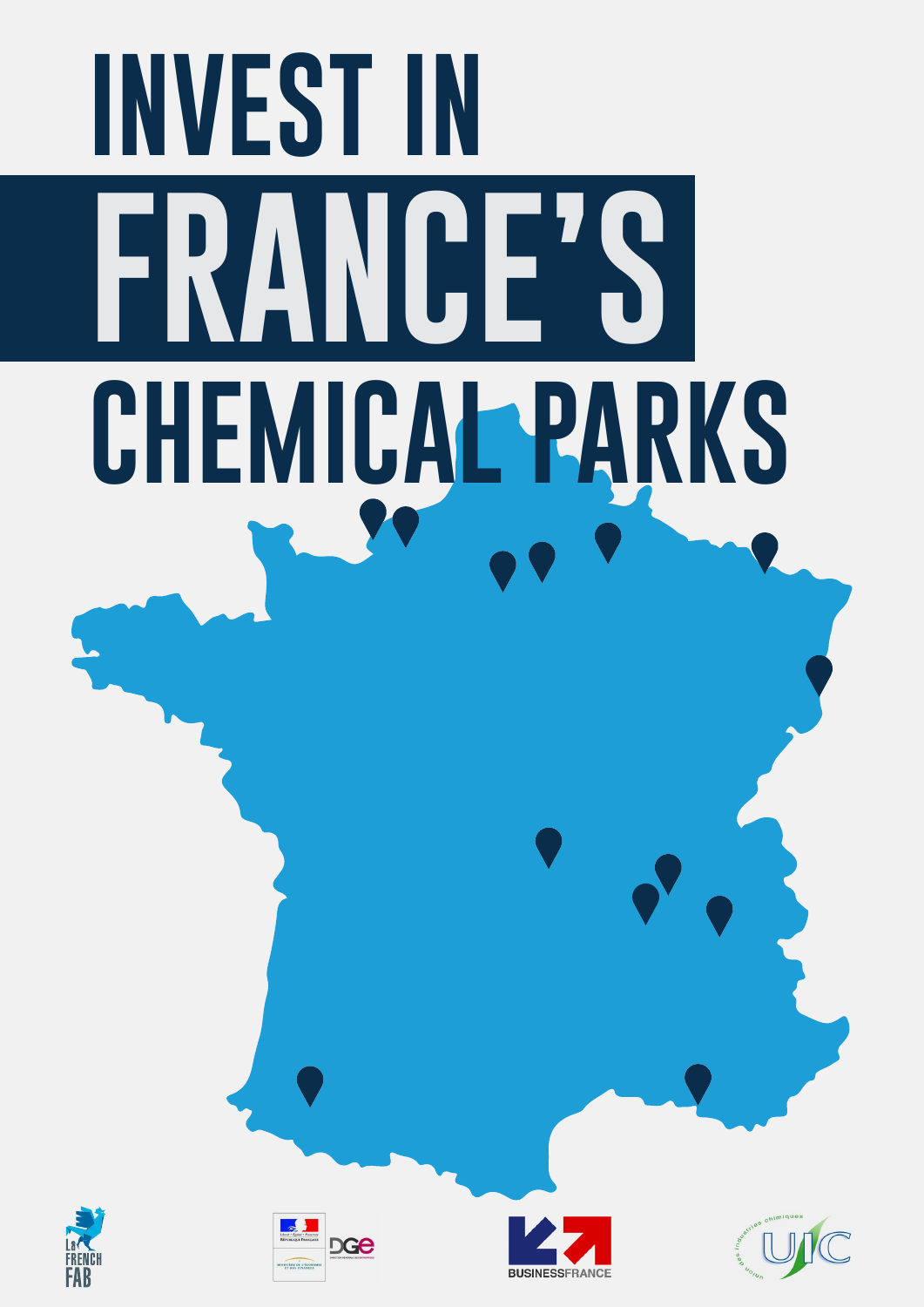### **CHAIRMAN OF HEXCEL GROUP OPE-RATIONS IN EUROPE, ASIA, PACIFIC, MIDDLE EAST AND AFRICA, SAID:**

**"We are very proud to have created an innovation center dedicated to such advanced technologies as direct techniques (injection and vacuum infusion) and compression molding,"** 

In late 2016, Hexcel announced an expansion at its carbon fiber weaving plant, which is also part of the Avenières\* site. This move forms part of an extensive €220 million investment and modernization program that will create more than 200 jobs by 2018 when the first PAN manufacturing facility in Europe and a carbon fiber production line are due to open in Roussillon (Provence-Alpes-Côte d'Azur region), along with new French headquarters and a large prepreg line in Dagneux\* \*Auvergne-Rhône-Alpes region.

### **REN JIANXIN, CEO OF THE CHINA NATIONAL CHEMICAL CORPORATION (CHEM-CHINA) COMMENTED:**

The local government has created excellent conditions to promote innovation […] The French public research platform is truly unique and effective at bringing together innovators in French society, leading to collective creativity and integrated results. Moreover, France has a large number of highly qualified researchers to provide further support to Sino-French technological cooperation.



**ADISSEO** a subsidiary of Chinese firm BlueStar (ChemChina Group), invested €25 million in a new multi-vitamins production line at its Commentry plant (central France), creating 50 jobs.

**Ever since its origins in the nineteenth century, France's chemical industry has been changing and adopting to space and compatitive Tadov. It is the second legach** been changing and adapting to remain competitive. Today, it is the second-largest such industry in Europe and ranks sixth worldwide. The French government actively supports the expansion of its chemical industry. Robust national goals focus on innovation and upmarket positioning, backed by solid, sustainable value chains.

Based in Muttenz, Switzerland, **CLARIANT** is a multinational chemical group with more than 18,000 employees worldwide. Clariant France is headquartered in Choisy-le-Roi (outside Paris) and employs nearly 450 people at seven locations. In 2016, Clariant began to establish a new R&D center at Oncopole, the Toulouse cancer research hub. The new center will create around 30 jobs.

**PLASTIGRAY**, as a subsidiary of Belgian firm AccoForm, designs and manufactures plastic products for the automotive, healthcare, electronics, … and environment industries. In 2016, it invested in its plastic injection facility in Gray (eastern France).

**PLASTIPAK** an American plastic packaging manufacturer has around thirty production facilities in the United States, South America and Europe. In March 2015, it acquired polyethylene terephthalate (PET) packaging specialist APPE, in a €360 million move that saved 134 jobs at the APPE site near Dijon (eastern France).

# **choose france ! others are ALREADY THERE THIERRY MERLOT,**

### **THEY CHOSE FRANCE :**

# **foreword**

These efforts involve a forward-looking policy in favour of innovation, embodied by the Research Tax Credit, as well as a €10 billion fund, launched in 2018, to support breakthrough innovation in industry. France has also permanently reduced employers' social security contributions and plans to cut the corporate tax rate to 25% starting in 2022. More specific measures for energy-intensive companies have also been introduced, and the chemical industry – as one of the most energy-intensive sectors – is one of the main beneficiaries.

Chemical companies can rely on highly competitive industrial parks. This can be seen in Hexcel's recent large-scale installations at Roussillon or, the renovation of the Kem One plant in Lavera – all of them resolutely looking to the future. These parks are excellent premises for new investments: pooled resources, such as energy production or water treatment, provide economic advantages. Another plus is the tight-knit integration with other industrial plants in the same park. France's chemical parks also benefit from some of the world's top infrastructures, which put them in direct contact with both European and global markets. Lastly, the French chemical ecosystem is underpinned by a highly-qualified workforce and long-standing academic partnerships that have been praised by many foreign leaders.

Stakeholders at all levels stand ready to help companies set up shop. Business France's teams work closely with the chemical parks to provide proactive, customised support throughout the entire investment cycle, while local government departments help speed the process at every stage.

The French government and its agencies are committed to making your project a success. **"**

### **BRUNO LE MAIRE, MINISTER FOR THE ECONOMY AND FINANCE**

### **THE FRENCH CHEMICAL INDUSTRY ASSOCIATION**

### **MAGALI SMETS, GENERAL MANAGER OF THE FRENCH CHEMICAL INDUSTRY ASSOCIATION SAYS:**

"France has always been a welcoming country for foreign companies, especially for foreign chemical firms, which account for approximately 40% of chemical output in France. Among the many strengths which attract investors are: excellent infrastructure, outstanding R&D (both public and private) supported by efficient tax incentive programs, and highly qualified and productive personnel. Strong downstream sectors (aeronautics, cosmetics, pharmaceuticals, plastic processing, etc.) offer attractive market opportunities for chemical firms in France. Finally, our government ambitious agenda of reforms clearly demonstrates its ambition to make France even more attractive to inward investment. More than ever, France is a perfect environment in which to expand a chemical firm in Europe."

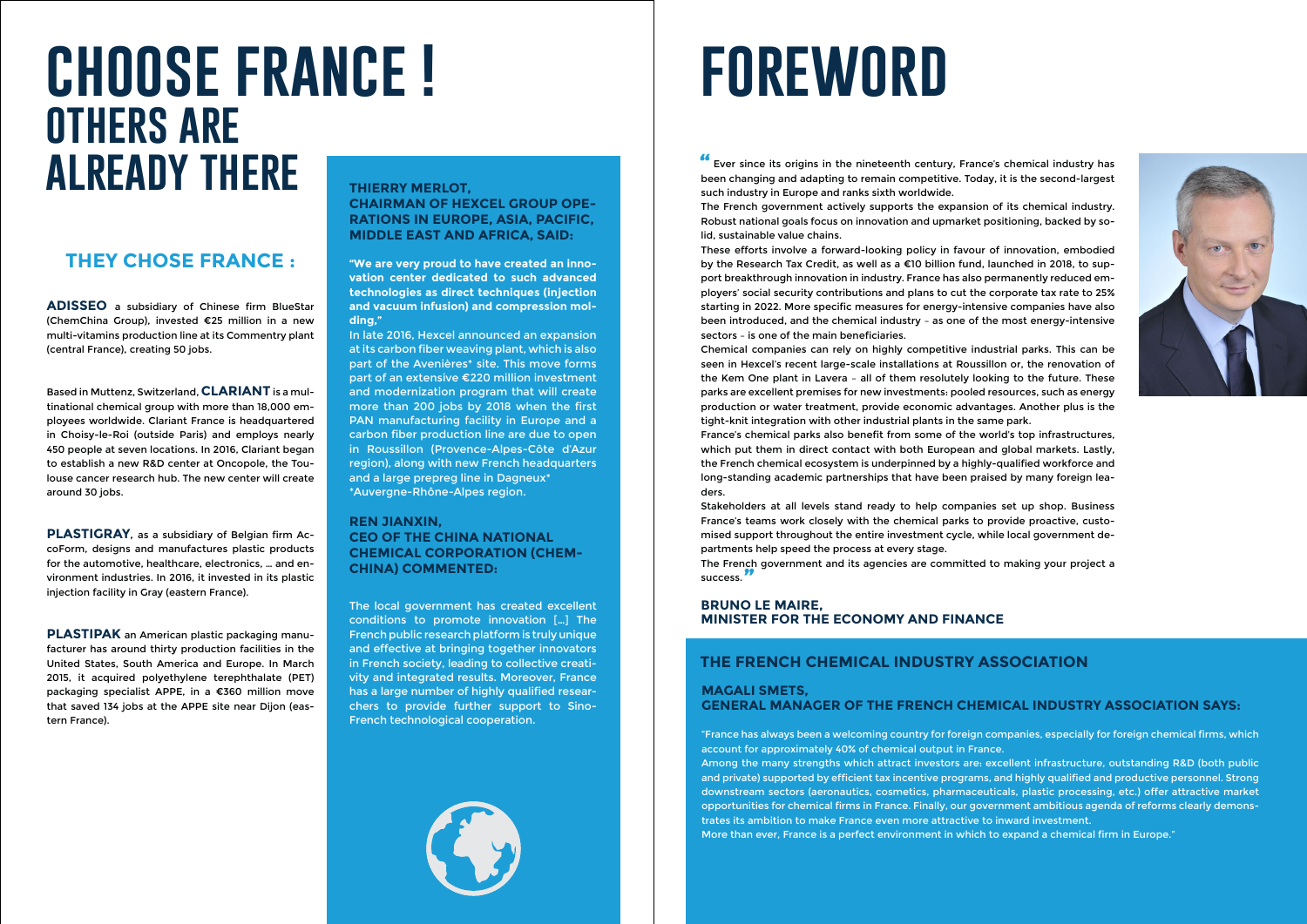# **france's investment attractiveness**

### **A MUCH-APPRECIATED HOST**

France attracts many foreign investors: companies **from other countries account for approximately 40% of chemical output in France.** Several operations in France are undertaken by foreign-owned companies from:

| <b>BELGIUM:</b>                     | Solvay                                                      |
|-------------------------------------|-------------------------------------------------------------|
| <b>CHINA :</b>                      | <b>Chemchina (Elkem, Adisseo)</b>                           |
| <b>GERMANY:</b>                     | <b>BASF, Bayer, Lanxess</b>                                 |
| <b>JAPAN:</b>                       | Ajinomoto, Sumitomo Chemical, Toyo Ink, Toray               |
| <b>NETHERLANDS: Lyondellbasell</b>  |                                                             |
| <b>NORWAY:</b>                      | Yara                                                        |
| <b>SWITZERLAND: Ineos Chemicals</b> |                                                             |
|                                     | <b>UNITED STATES: Chevron Oronite, Dow Chemical, DuPont</b> |
|                                     | ExxonMobil Chemicals, Hexcel, Lubrizol, PPG                 |
|                                     |                                                             |

### **A STRONG DOWNSTREAM BASE**

The chemical industry in France **has a large range of downstream customers from the cosmetics, pharmaceuticals, aerospace, automotive, energy, health, and agriculture sectors.** It plays a key role in the development of these dynamic sectors, while its innovations lead to continuous performance improvements.

- Europe's most extensive road network. More than one million kilometers (620,000 miles) of roads, of which nearly 11,600 kilometers (7,207 miles) are motorways.
- **Europe's first leading airport for cargo (Paris** Charles de Gaulle).
- Europe's leading business airport (Paris Le Bourget).
- **EXECUTE:** The longest network of natural and artificial **navigable waterways** in Europe (nearly 8,500 kilometers or 5,280 miles).
- **EXECUTE:** The largest port in the Mediterranean by tonnage (Marseille port).
- **The 1st French Port for foreign trade (HAROPA =** Le Havre-Rouen-Paris ports)
- 30,000 kilometers of railway lines. Many specialist service providers offer wagon and tanker container hire services to transport chemical products, as well as rail transport.

### **EDUCATIONAL EXCELLENCE AND MAJOR INVESTMENTS IN R&D**

### **TRANSPORT AND LOGISTICS**

At the heart of continental Europe, strategically located between Northern Europe and the Mediterranean Sea, France boasts comparative geographic advantages that assure **its major role in European logistics**. These geographic advantages are complemented by first-class infrastructure.

### **FRANCE HAS:**

- **Has the most attractive tax incentive program of R&D of its kind in Europe:** the research tax credit. This is a **tax break amounting to 30% of annual R&D expenses, up to €100 million, and 5% above this threshold.** In 2014, French businesses in the chemicals, rubber and plastic sectors received €318 million through France's research tax credit.
- Has the lowest effective corporate tax rate (among the 10 countries surveyed) **for R&D operations,** taking into account differences in tax bases, depreciation allowances, tax exemptions and tax credits.
- ◊ **Was again ranked first in 2017 by the Deloitte "Technology Fast 500 EMEA"** (for the seventh year running) with 97 of the top 500 fastest growth companies based on percentage revenue growth in Europe, the Middle East and Africa.
- Is also still ranked first in Europe in an index of the 100 most innovative organizations in the world.

**many of its European neighbors,** including Germany, Italy and Spain. The proportion of human resources employed in science and technology (HRST) throughout the country is substantial: in France, HRST accounted for 50.5% of the active population in 2016. France is ranked lower than the United Kingdom (56.9%), but ahead of Germany (48.4%).



Throughout France, **forty engineering schools**  prepare students for a degree in chemistry and chemical engineering. Young people have many opportunities to work in companies through apprenticeship and sandwich courses: more than 5,000 of these special contracts are signed in France's chemical industry in 2016.

### **MAJOR INNOVATION INCENTIVES**

France's competitive environment promotes innovation. The French chemical industry makes substantial growth investments in forward-looking sectors such as sustainable chemistry and nanomaterials. **The French authorities also encourage innovation in industry through tax-incentive programs.** 

### **FRANCE:**

### **FOCUS ON BIOBASED CHEMICALS AND CIRCULAR ECONOMY**

Green chemicals are changing the fundamentals of the chemical industry. Agribusiness is France's leading industrial sector and is therefore a strategic market for sustainable development. **Commodities and processes are now being designed to reduce their impact on health and the environment, while an increasing number of products are being made using renewable raw materials and energy sources.** Manufacturing processes are optimizing yield and energy efficiency.

### **INNOVATION CLUSTERS**

France has a number of innovation clusters specialized in the chemical industry:

| <b>AXELERA:</b>             | <b>Chemicals and environmental protection</b> |
|-----------------------------|-----------------------------------------------|
| <b>ELASTOPÔLE:</b>          | <b>Rubbers and polymers</b>                   |
| <b>COSMETIC<br/>VALLEY:</b> | <b>Cosmetics and perfumes</b>                 |
| IAR:                        | Industries and agro-resources                 |
| <b>MATIKEM:</b>             | Materials, chemicals and green chemicals      |



**5,578 RESEARCHERS**

## France invests more in its education system than **KEY FIGURES FOR CHEMICAL INDUSTRY** :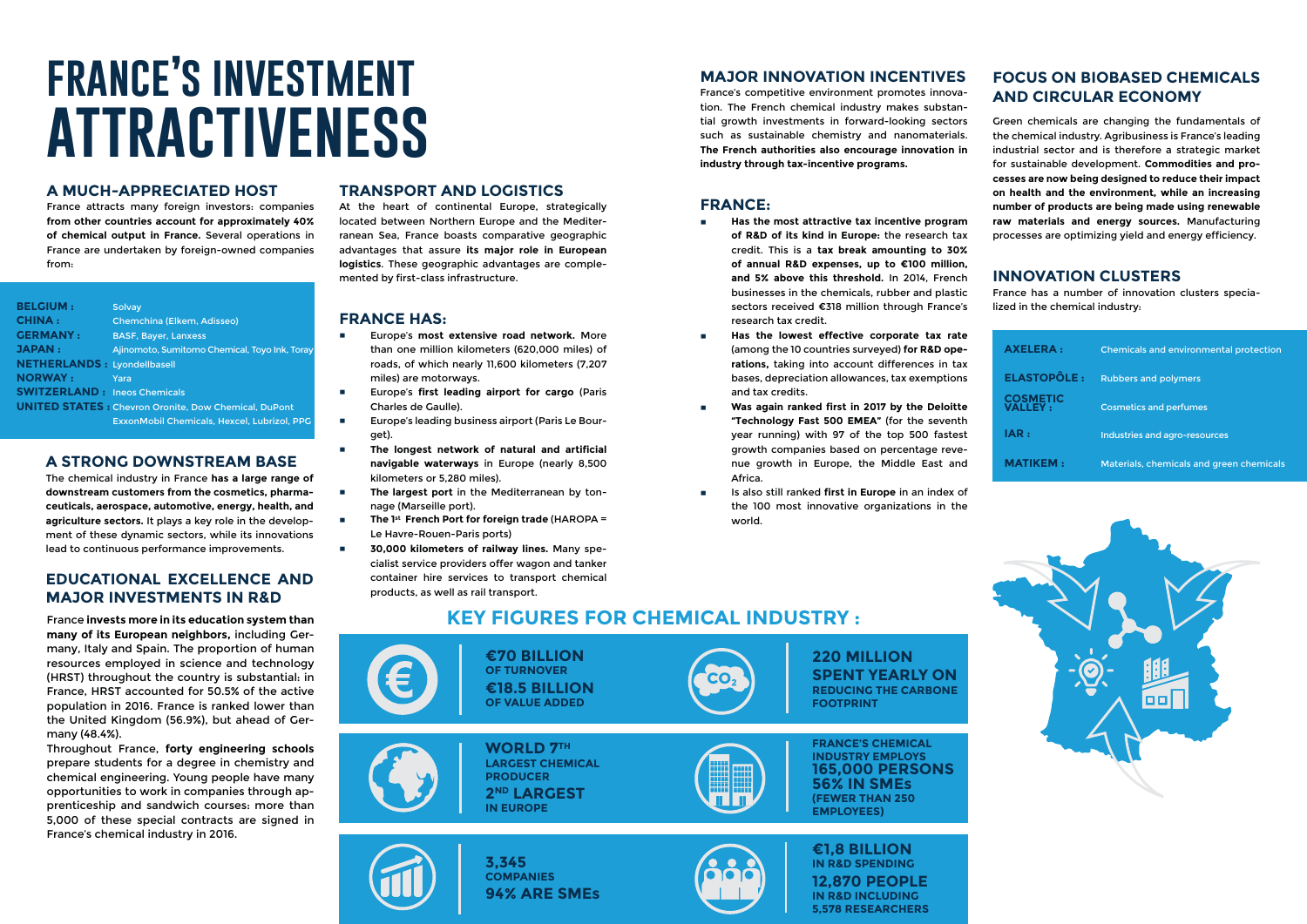

# **chemical parks to pool resources**

France boasts several major chemical industry parks. Located in lightly urbanized areas and classified Seveso II, they bring together various chemical industry players, subcontractors and suppliers to pool their needs effectively. For example : sharing distribution networks for industrial fluids, waste processing and disposal significantly reduces investment and running costs. The services provided such as maintenance, assistance in opening a new facility, stock and logistics management etc. are also available at lower cost.

A particular attention has been developed for platforms in conjunction with the French government, which forested an attractive environment for this type of sites. Investors can take advantage not only of shared services and expertise, enabling a faster permit delivery and lower operating expenses, but also of a number of investment and tax incentives for new projects.

| <b>1. BAZANCOURT</b>                                                       | THE LARGEST BIOREFINERY IN THE WORLD                                                                                                                                  |
|----------------------------------------------------------------------------|-----------------------------------------------------------------------------------------------------------------------------------------------------------------------|
| <b>2. CHEMESIS</b>                                                         | <b>POLYMERS AND RESINS</b>                                                                                                                                            |
| <b>CHEMPARC</b><br>3.CHEM-PÔLE 64<br>4. INDUSLACQ<br>5. PARDIES / NOGUERES | <b>FINE CHEMICALS AND SPECIALTY CHEMICALS</b>                                                                                                                         |
| <b>6. COMMENTRY</b>                                                        | FINE CHEMICAL SYNTHESIS AND FORMULATION                                                                                                                               |
| <b>FOS-LAVÉRA-BERRE</b><br>7. BERRE<br>8. LAVÉRA<br>9. PIICTO              | THE LARGEST PETROCHEMICAL SITE IN SOUTHERN EUROPE                                                                                                                     |
| <b>10. GRENOBLE</b>                                                        | CHLORINE, PHOSGENE AND HYDROGEN EXPERTISE                                                                                                                             |
| <b>11. LAMOTTE</b>                                                         | C2 SPECIALITY CHEMICALS AND MULTI-PURPOSE PLANTS, SULPHUR CHEMISTRY, SILICA BASED<br><b>MATERIALS AND SPECIALITY POLYMERS</b>                                         |
| <b>12. LES ROCHES ROUSSILLON</b>                                           | <b>FRENCH LEADER IN ORGANIC AND SPECIALTY PRODUCTS</b>                                                                                                                |
| <b>13. LYON VALLÉE DE LA CHIMIE</b>                                        | SPECIALTY CHEMICALS, POLYMERS, SILICA BASED MATERIALS, INTEGRATED REFINERY-PETROCHE-<br>MICHAL COMPLEXE AND 7 WORLD-CLASS R&D CENTERS IN CHEMISTRY & RENEWABLE ENERGY |
| <b>14. PORT-JÉRÔME, NORMANDY</b>                                           | CRUDE OIL & PETROLEUM PRODUCTS, CARBON BLACK, INDUSTRIAL GASES, PLASTICS                                                                                              |
| <b>15. SYNERZIP LE HAVRE</b>                                               | ONE OF THE EUROPE'S LEADING INTEGRATED REFINERY PETROCHEMICALS COMPLEXES                                                                                              |
| <b>16. VILLERS ST PAUL</b>                                                 | PRODUCTION OF PHOTOCURE RESINS, OLIGOMERS AND MONOMERS, COPOLYMERS, FLUORO<br>DERIVATIVES, WATER-SOLUBLE ACRYLIC POLYMERS                                             |
| <b>17. WEUROPE</b>                                                         | NITROGEN-BASED CHEMICALS AND POLYAMIDE TECHNOLOGIES                                                                                                                   |

### **MAJOR CHEMICAL PARKS IN FRANCE**